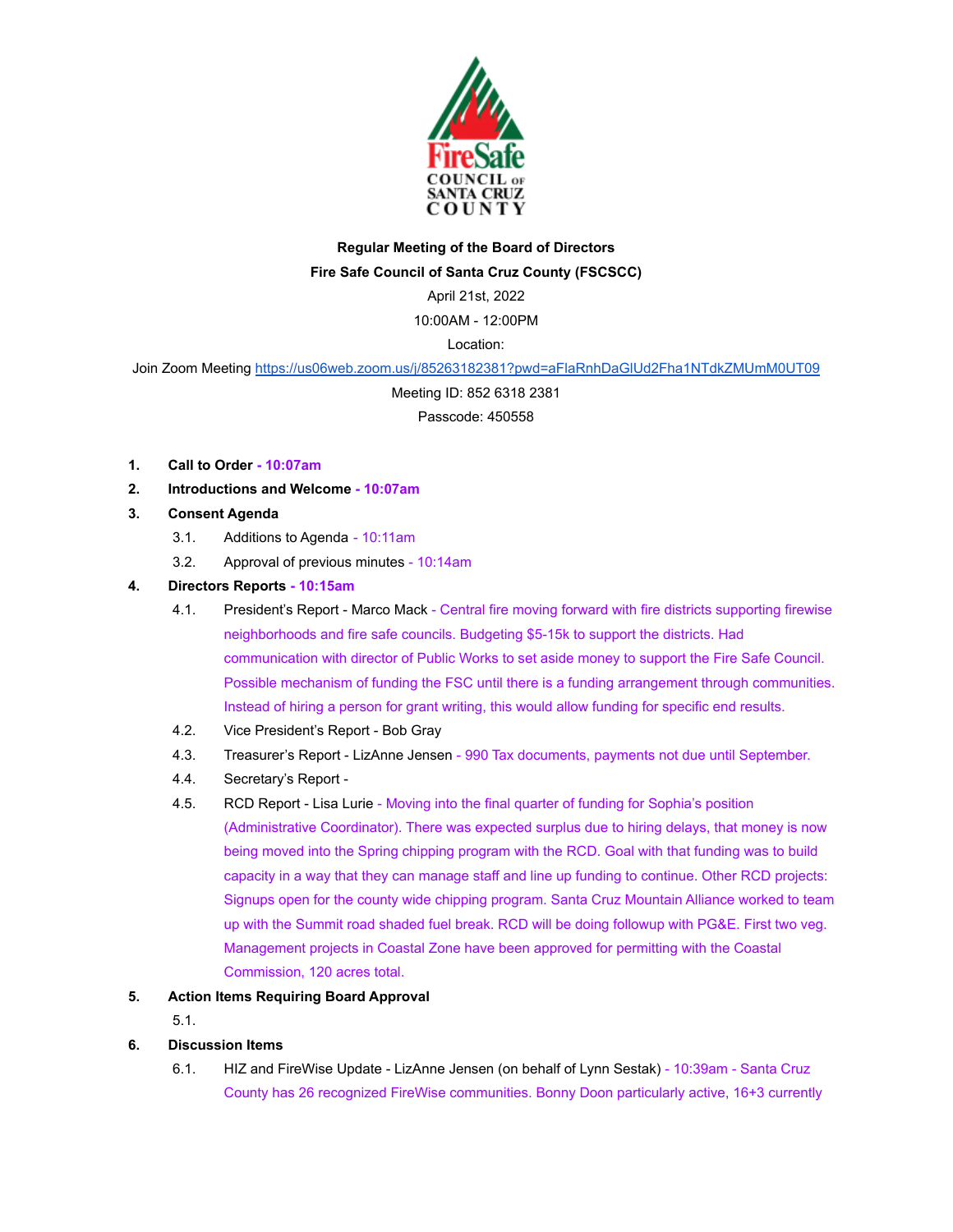engaged in getting active. Lynn has done several presentation on FireWise communities to new areas. There will be some new volunteers coming on board to provide assistance to her. Of the 26 FireWise recognized communities (~3200 homes) have spent over \$2.7M in their neighborhoods making their neighborhoods more fire safe. Have donated over 48,000 hours of volunteer labor. Regarding HIZ Program, a number of people went through a training program last summer to become certified to be assessors. Each assessor has committed to between 1-4 assessments per month, focused on FireWise communities. 17 assessments have been completed, with 34 additional requests for assessments. Current volunteers are requesting some support in the form of gas reimbursements. Currently looking for someone to run the HIZ program to remove the project from Lynn and Matt. Budgeting for HIZ assessors gas use = (8\*3\*4\*30\*0.58)=\$1300. **Motion to allocate \$1500 of discretionary funds to reimburse gas use for HIZ assessors was passed.**

- 6.2. CWPP Update Discussion Patty and Lisa **10:53am Lisa**: passing info from CALFIRE, received a message from CALFIRE asking for help updating the CWPP for santa cruz. Last updated in 2018. CALFIRE looking for members of FSC to review 2018 plan and provide any updates, particularly around the priority areas, etc. RCD and FSC are asked to compile information for CALFIRE. Input should be in by end of April. Send email edits to Sophia, who has agreed to compile all information. Goal to develop pipeline of shovel-ready projects. Working with Santa Cruz Mountains Stewardship Network for developing this Regional Plan. **Patty - 11:05am** - Law coming into place that the 0-5ft around a property must be free from hazardous/flammable materials. Patty researching Community Risk Assessments and Community Risk Plans to create more shovel-ready projects in the community. South Skyline FSC involved in updating CWPP for that area. Bonny Doon FSC also involved in updating CWPP. Patty to organize a meeting within the week with the idea of coming out with specific action items to update the CWPP.
- 6.3. Supervisor Manu Koenig Meeting Update Abby Young 11:24am Discussed FireWise, HIZ program. Reviewed role that funding form Koenig's office to build capacity with Administrative Coordinator position. Emphasized that the Admin Coord. Position needs to be continued for the three pending grants that Patty has completed, and to continue daily work for the council. Discussed the evacuation routes for residents in the WUI. Chief Gray also in attendance. Citizen concern for vegetation management, fire crews, managing unsheltered population, and maintenance issues with fire-resistant landscaping. Patty to forward information to Dave Reid for meeting with Supervisor Koenig's office.
- 6.4. Emergency Notification Siren in Paradise Park Marco Mack 11:34am Marco involved in communication requesting input for how a notification siren should be recognized and implemented. Those discussions have not concluded yet.
- 6.5. County Coordinator Discussion Pam Peck 11:40am Monterey County is in line to get approved for a County Coordinator. Monterey is stepping up outreach to find someone to fill that position. Pam to send application information to LizAnne, Marco, to increase search radius.
- **7. Board Member Reports**

7.1.

**8. Public Comments**

8.1.

- **9. Topics for Next Board Meeting General Discussion**
	- 9.1. Need recruitment for both the Secretary and Treasurer positions, as LizAnne is not standing for reelection at the June board meeting. Email Sophia with suggestions for new board members.